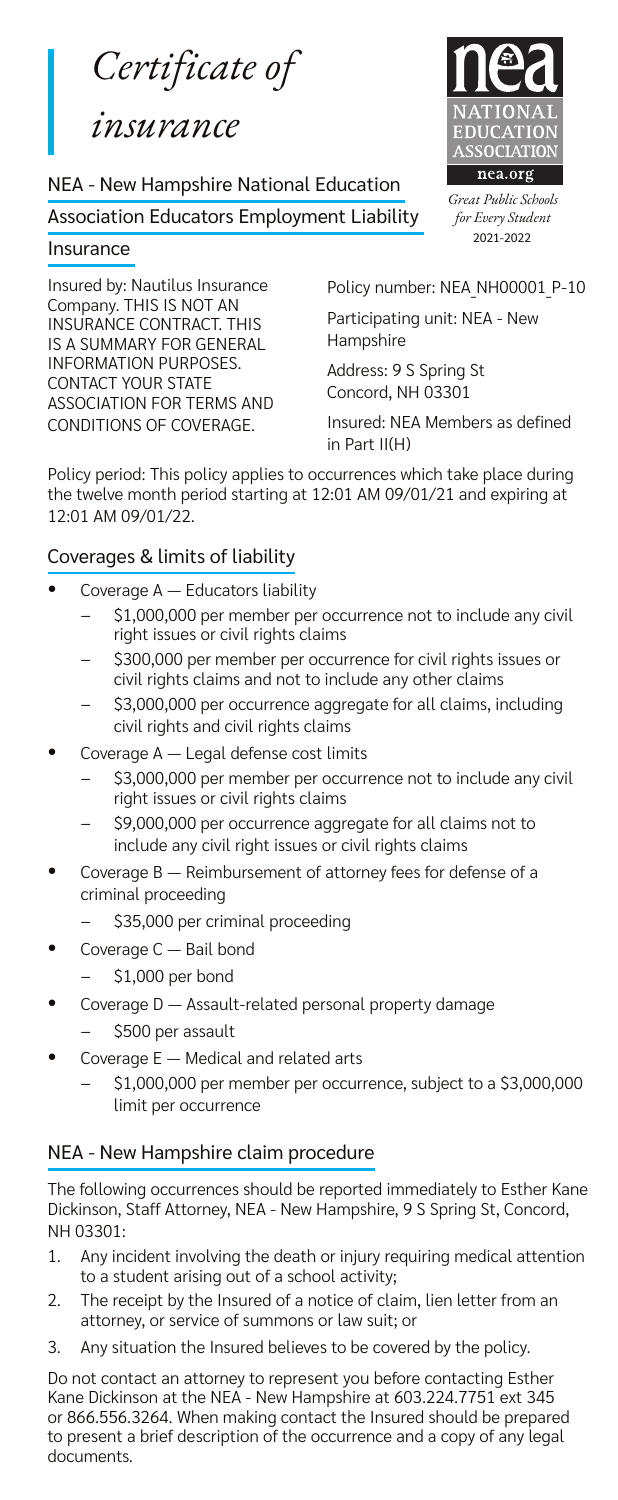## NEA EDUCATORS EMPLOYMENT LIABILITY POLICY

Each **Insured** should read the whole policy. Each policy part contains important information.

I. INSURING AGREEMENTS

**We** agree to provide the **Insured**, as defined in Part II (H) below, with the coverages shown on the declarations page in return for the payment of the premium, and subject to the limits of liability, exclusions, conditions, and all other terms of this policy.

- II. DEFINITIONS
	- A. **ASSAULT.** A physical attack on an **Insured** or an **assault** and/ or battery as defined by the relevant criminal law. Proof of an **assault** and/or battery shall be a report of same to the appropriate civil police entity as soon as practicable.
	- B. **CLAIM.** The institution of a civil legal action against the **Insured** or the demand for money or services based on one or more **occurrences. Claim** does not include the institution of a criminal action.
	- C. **CORPORAL PUNISHMENT.** The infliction by an **Insured** of physical pain upon a student as a disciplinary measure for actual or alleged misbehavior.
	- D. **CRIMINAL PROCEEDING.** The prosecution of any **Insured** commenced by (1) the filing, with a court, of an information, a complaint, or an indictment, and any amendments thereto, alleging that the **Insured** had, during the policy period, committed one or more crimes involving one or more incidents, acts, or events, or (2) an investigation by a law enforcement agency that could give rise to such a filing. "Law enforcement agency" does not include a social welfare, child protection, or similar agency. Any **criminal proceeding** shall be considered a single **criminal proceeding**, notwithstanding the fact that the prosecution or investigation may involve multiple incidents, multiple counts or charges, and/or multiple trial and/or appellate proceedings. A subsequent or different prosecution or investigation based on the same incidents, acts, or events that provided the basis for the original prosecution or investigation shall not constitute a separate **criminal proceeding**.

### E. **EDUCATIONAL EMPLOYMENT ACTIVITIES.**

The activities of the **Insured** performed:

- 1. pursuant to the express or implied terms of his or her employment by an **educational unit**;
- 2. at the express request or with the express approval of his or her supervisor, provided that, at the time of such request or approval, the supervisor was performing what would appear to be his or her **educational employment activities** within the meaning of Part II(E)(1); or
- 3. as a member of a state board or commission which has as its primary purpose the licensure or certification of educators, or the setting of standards for such licensure or certification.

"**Educational Employment Activities**" does not include the activities of the **Insured** performed:

- 1. as part of the collective bargaining process; or
- 2. while acting in the capacity, whether paid or unpaid, of a board member, a trustee, a director, a governor, or in a similar capacity, in a governing body of NEA or an NEA affiliate, or an **educational unit**.
- F. **EDUCATIONAL UNIT.** This includes, but is not limited to, a school district; a college or university; a state department of education; an Overseas Dependent School operated by the Department of Defense; any other institution which has as its primary purpose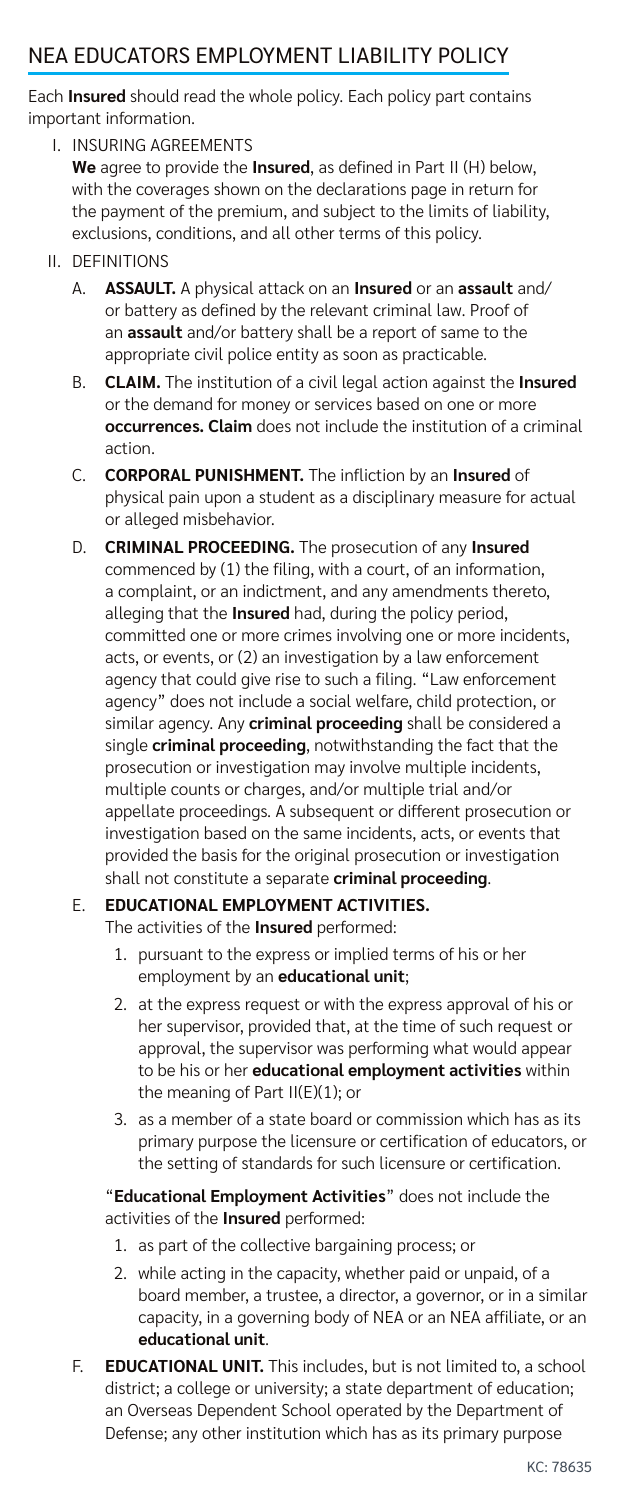the instruction of students; a division, department, or other administrative unit of a governmental entity that does not have as its primary purpose the instruction of students, if the primary purpose of the administrative unit is the instruction of students; or a state board or commission which has as its primary purpose the licensure or certification of educators or the setting of standards for such licensure or certification.

- G. **EMPLOYEE**. Any natural person who shall receive salary or wages in exchange for performing **educational employment activities** on behalf of a school board, board of trustees, or similar governing body of an **educational unit**. There are four additional situations in which a natural person will be considered an **employee**:
	- 1. when an **employee**, as previously defined, is working in teaching or related activities in an **educational unit** other than the one from which he or she receives wages or salary, and is doing so as required by an in-service training program, a continuing education requirement, or an advanced or specialized degree program;
	- 2. when a natural person who is a college student is working in teaching or related activities in an **educational unit** as required by his or her educational program and the **educational unit** in question;
	- 3. when a natural person is performing **educational employment activities** in and for or on behalf of an **educational unit**, but receives wages or salary in exchange for such activities from and is employed by an entity other than said **educational unit**; or
	- 4. when a natural person otherwise qualifying as an **employee** under the terms of this policy is serving, with or without compensation, as a member of a state board or commission which has as its primary purpose the licensure or certification of educators, or the setting of standards for such licensure or certification.
- H. **INSURED**. A natural person who, at the time of an **occurrence** or at the time of the alleged incidents, acts, or events which give rise to a **claim** or **criminal proceeding**, was:
	- 1. a member of the **unit** named in the declarations page and the National Education Association ("NEA"), and an **employee** of a school board, board of trustees, or other similar governing body of an **educational unit**;
	- 2. a Life, Student, Retired or Substitute member of NEA, but not a member of the **unit** named in the declarations page, and an **employee** of a school board, board of trustees, or other similar governing body of an **educational unit**; or
	- 3. a member of a category listed under "Additional Insureds" in the declarations page, and an **employee** of a school board, board of trustees, or other similar governing body of an **educational unit**.
- I. **LOSS.** Monetary amounts payable by the **Insured** in settlement of **claims** or in satisfaction of awards or judgments, including prejudgment interest, except that **loss** shall never include more than \$5,000 in punitive damages awarded to any party.
- J. **OCCURRENCE.** Acts, errors, or omissions of the **Insured** or someone for whose acts the **Insured** is legally liable which result in damages to someone other than the **Insured**. An **occurrence** can involve a single **sudden** act, error, or omission or continuous or repeated acts, errors, or omissions related to or arising out of one cause or event. Continuous or repeated acts, errors, or omissions shall constitute a single **occurrence** and shall be deemed to have occurred as of the most recent act, error, or omission.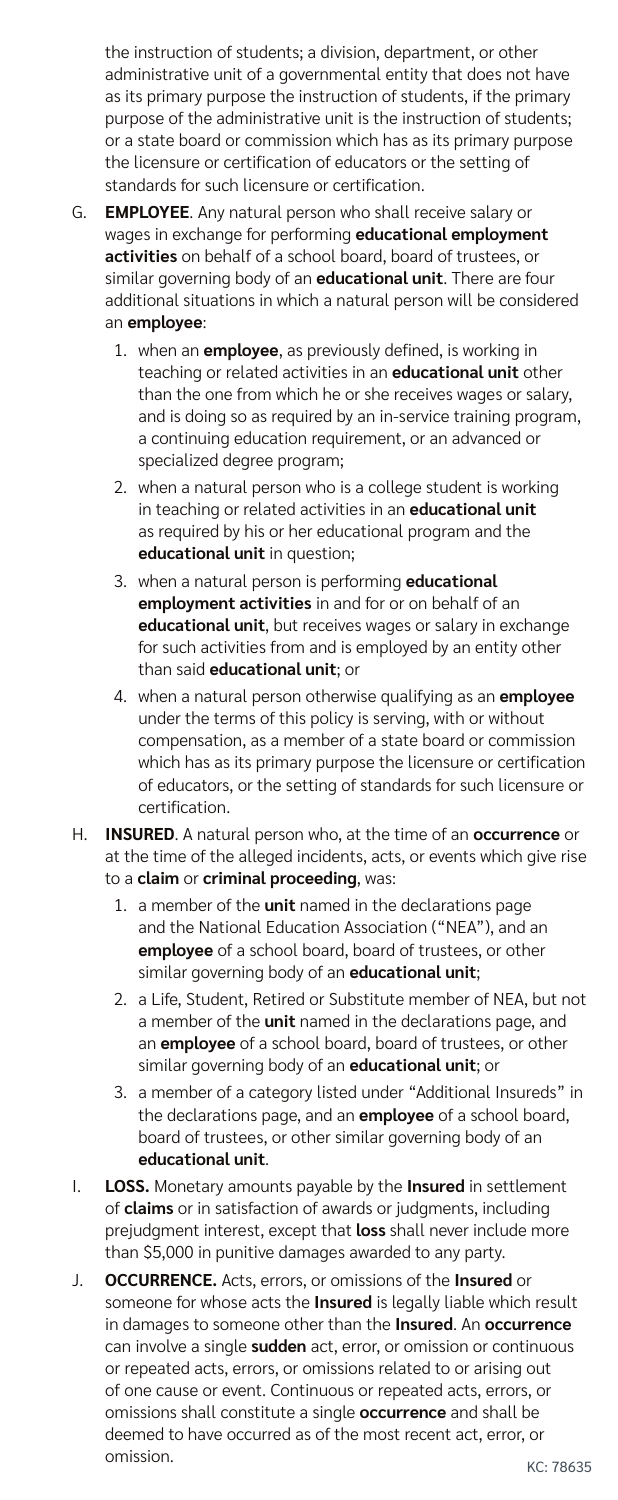- K. **PEER REVIEW SYSTEM.** A system in which an **employee**, who is not primarily employed to perform managerial or supervisory activities, evaluates or participates in the evaluation of the job performance of another **employee**.
- L. **SUDDEN AND ACCIDENTAL.** "**Sudden**" means abrupt, quick, and without warning. "**Accidental**" means fortuitous and unintentional.
- M. **UNIT.** The association named in the declarations page.

### N. **VEHICLE.**

- 1. Any motor driven device designed for transport on or off public roads, including but not limited to autos, buses, motorcycles, motor bicycles, dune buggies, snowmobiles, and golf carts;
- 2. any trailer or other device being towed by or carried on a **vehicle**; and
- 3. any device which travels on fixed rails or crawler treads. Wheelchairs are not considered **vehicles**.
- O. **WE, US,** OR **OUR.** The company issuing this policy.

### III. COVERAGES

Subject to the exclusions, conditions, limits of liability, and other terms of this policy:

### A. **COVERAGE A — EDUCATORS LIABILITY.**

We agree to pay on behalf of the **Insured** any and all **loss**, subject to the limit of liability, as set out in the declarations page for Coverage A. Such **loss** must be sustained by the **Insured** by reason of liability imposed by law for damage caused by an **occurrence** in the course of the **Insured's educational employment activities**.

Supplementary Coverage. With respect to **claims** under Coverage A and in addition to the coverage indicated above, **we** shall:

- 1. Investigate, defend, negotiate, and settle any **claim** even if such **claim** is groundless or fraudulent. **We** shall not be obligated to investigate, defend, or conduct settlement negotiations on any **claim** reported to **us** after the limit of liability with respect to the member against whom the **claim** is made and/or the limit of liability with respect to the **occurrence** has [have] been exhausted by payment of **loss**. The **Insured** may retain, at the **Insured's** expense, counsel of its choosing to assist **us** when a **claim** seeks damages which exceed the limit of liability stated in the declarations for this coverage. With regard to **claims** brought other than in the United States, its territories or possessions, or Canada, **we** may choose to reimburse but not defend the **Insured** for the reasonable costs actually incurred in any such defense, upon notice to the **Insured** of such decision.
- 2. Pay all premiums on bonds to release attachments for an amount not in excess of the applicable limit of liability of this policy and on appeal bonds. **We** shall have no duty to apply for or furnish any such bonds.
- 3. Pay all expenses incurred in **our** defense of any **claim**, all costs taxed against the **Insured**, and all interest on that part of the judgment therein which does not exceed the applicable limit of liability which accrues after entry of the judgment and before **we** have paid, tendered, or given to the court that part of the judgment which does not exceed the limit of liability.
- 4. Pay all expenses incurred by the **Insured** for such immediate medical and surgical relief to others as shall be imperative at the time of the **occurrence**.
- 5. Pay all reasonable expenses, other than **loss** of earnings, incurred at **our** request.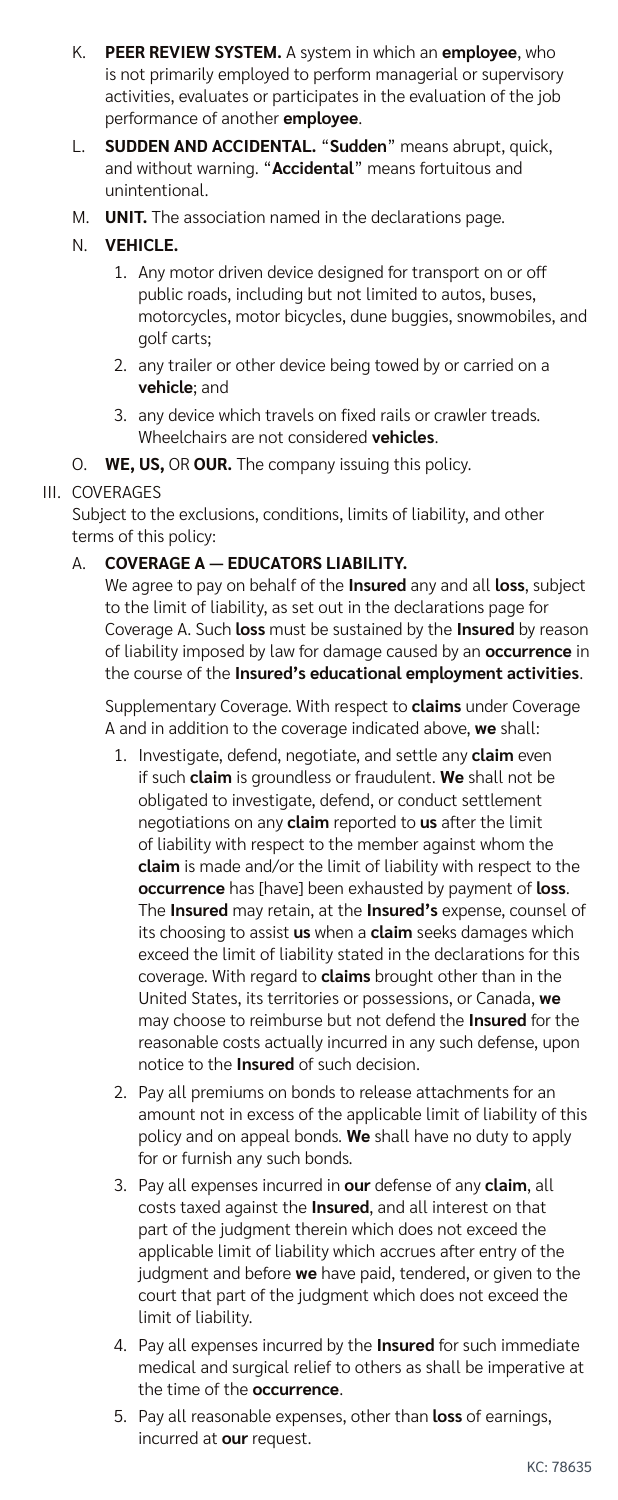Any **claim** against an **Insured** alleging a violation of any person's civil rights, as protected by the Constitution of the United States or of any state; the Civil Rights Acts of 1866 and 1964, as amended; the Americans With Disabilities Act; and any state or federal statute, regulation, or executive order, shall be subject to the coverage provided under this Coverage A, except:

- 1. the limit of liability applicable to these **claims** shall be limited to the amount shown in the declarations page for civil rights issues; and
- 2. any amount paid by **us** for any Supplementary Coverage (as those are specified in the second paragraph of this Coverage A) will be included in and not in addition to the applicable limit of liability as shown in the declarations page for civil rights issues.

Amounts paid by **us** for legal defense cost shall be subject to the legal defense costs limits shown under Coverage A in the DECLARATIONS.

#### B. **COVERAGE B — REIMBURSEMENT OF ATTORNEY FEES FOR DEFENSE OF A CRIMINAL PROCEEDING.**

We will reimburse the **Insured** for (1) reasonable attorney fees (including fees for the services of paralegals, law clerks, and/or investigators working under the direction of said attorney), and (2) reasonable and necessary costs, excluding **loss** of income, when incurred in the defense of any **criminal proceeding** arising out of what otherwise would be within the course and scope of the **Insured's educational employment activities**. Reimbursement shall be made only if the **Insured** is exonerated by a court of law from all charges, or all charges are subsequently withdrawn or dismissed, or an investigation by a law enforcement agency is concluded without the filing of charges against the **Insured**. However, if the **criminal proceeding** is the result of the use of **corporal punishment**, said reimbursement will be made regardless of the outcome.

When the **Insured** is one of two or more defendants represented by the same attorney or law firm, payments shall be limited to the **Insured's** proportionate share of the total of the reasonable attorney fees and the reasonable and necessary costs paid. **Our** liability per **Insured**, for each **criminal proceeding**, shall not exceed the limit of the liability shown on the declarations page for Coverage B. The limit of liability shall apply to the total amount of the reasonable attorney fees and the reasonable and necessary costs incurred by the **Insured** in the defense of a **criminal proceeding**.

### C. **COVERAGE C — BAIL BOND.**

We will reimburse the **Insured** for the premium paid for a bail bond required of the **Insured** for each bond arising out of the **Insured's educational employment activities**, but without any obligation to apply for or furnish such bond, not to exceed the limit set forth in the declarations page for this coverage. For purposes of this coverage, a series of continuous actions by the **Insured** shall constitute a single event.

#### D. **COVERAGE D — ASSAULT-RELATED PERSONAL PROPERTY DAMAGE.**

We will pay up to \$500 for damage to or destruction of the **Insured's** personal property, or other people's personal property when being used by the **Insured**, or in the **Insured's** care, custody or control, which is caused by an **assault** upon the **Insured** on or on surrounding school property or while away from school property on an authorized school activity to the extent that such damages exceed the coverage provided by any Homeowners, Personal Property Floaters, or other similar valid and collectible insurance. This coverage does not apply to damage or destruction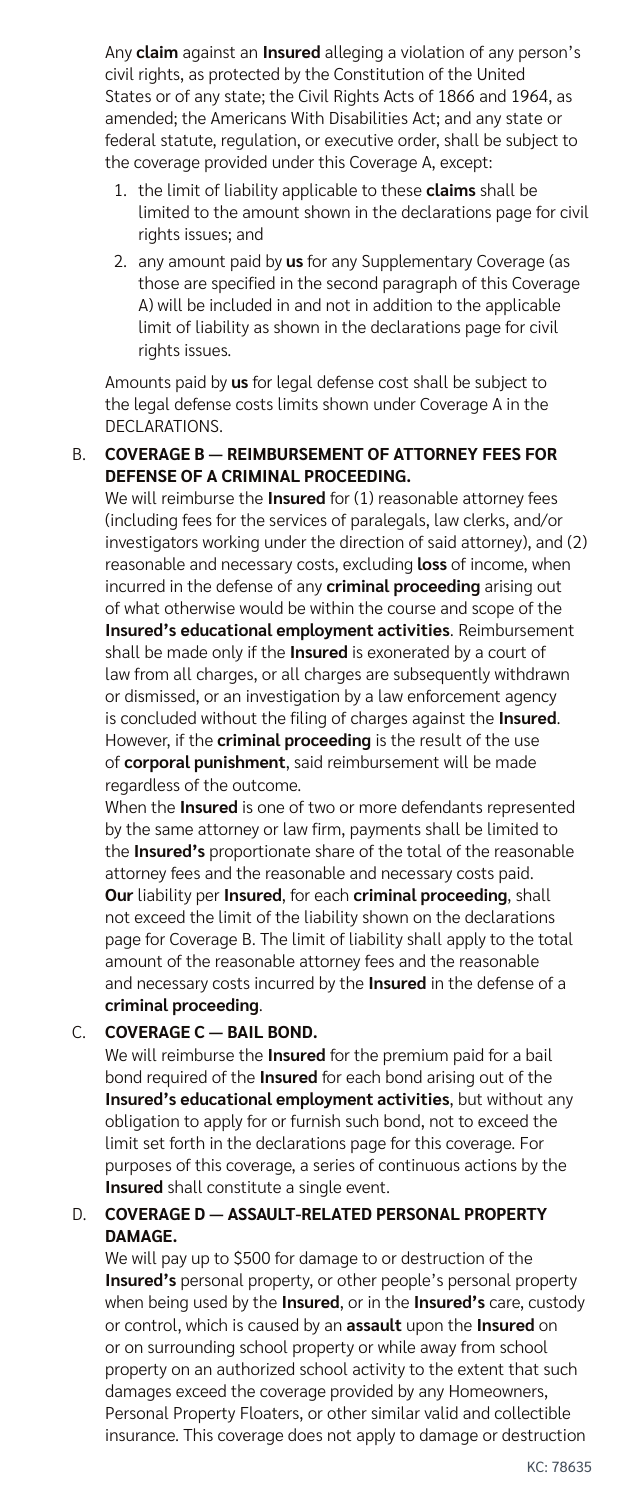of a **vehicle** of any kind, or to damage to or destruction of property leased to, owned, or rented by an **educational unit**.

#### IV. **LIMITS OF LIABILITY**

Under Coverage A:

- A. The limit of liability shown in the declarations page as applicable to "per member, per **occurrence**" is the most that **we** will pay for **loss** with respect to any one member arising out of any one **occurrence**.
- B. Subject to the "per member, per **occurrence**" limits of liability, the most that **we** will pay with respect to all **loss** arising out of any one **occurrence** is the amount shown in the declarations page as applicable "per **occurrence** aggregate for all **claims**." The fact that there might be multiple **claims** against an **Insured** as a result of an **occurrence** will not operate to increase the limit of **our** liability.

#### Under Coverage B:

The most that **we** will pay per **Insured** in reimbursement of all covered attorney fees and costs with respect to each **criminal proceeding** is the amount shown in the declarations page.

Under Coverage C:

The most that **we** will pay for the premium for a bail bond is the amount shown in the declarations page.

Under Coverage D:

The most that **we** will pay for damage or destruction to an **Insured's** personal property is the amount shown in the declarations page.

V. POLICY PERIOD

This policy applies only to **occurrences** which take place during the policy period and **criminal proceedings** which result from allegations that a crime was committed during the policy period. The period of insurance shall begin and end at 12:01 a.m. at the **Insured's** address.

VI. TERRITORY

This policy applies to **occurrences** or **criminal proceedings** anywhere in the world.

### VII. EXCLUSIONS

### A. **EXCLUSIONS — COVERAGE A ONLY:**

- 1. **CIVIL PROCEEDINGS ARISING FROM CRIMINAL ACTS.** Any **claim** arising out of an act, other than **corporal punishment**, which has been the subject of a **criminal proceeding** that has resulted in the **Insured's** conviction or in which the **Insured** has entered a plea of nolo contendere. This exclusion shall not apply until the time for filing an appeal of such a conviction has elapsed, or if a timely appeal is filed, unless and until said appeal is decided adversely to the **Insured**.
- 2. **CONTRACTS.** Liability expressly assumed by an **Insured** under any contract or agreement.
- 3. **CRIMINAL DAMAGES.** The payment of any fines, monies, levies, or other forms of payment required as restitution for the commission of a crime by an **Insured**, whether in the nature of a misdemeanor or felony as defined by the relevant federal, state, or local statutes.
- 4. **FIDELITY.** Misuse, embezzlement, misappropriation, or breach of a fiduciary duty in the handling or managing of public and/or private monies, investments, or other funds held in a trust capacity.
- 5. **FIREARMS AND SIMILAR DEVICES.** An activity which involves the use of a firearm or other explosive device, unless the activity involves the use of physical restraint by an **Insured** while attempting to: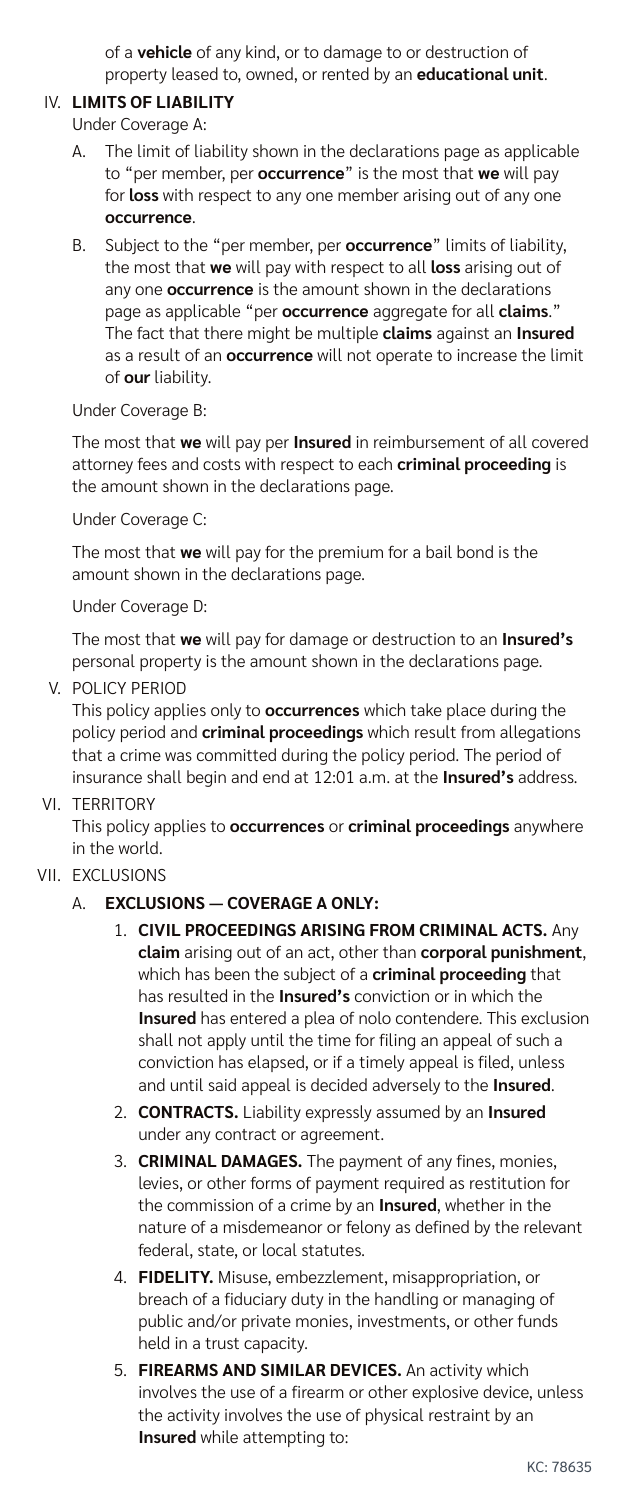- a. gain control or possession of such a device from a student or other person;
- b. protect self, a student, or other person from physical injury; or
- c. protect property from damage.
- 6. **INTENTIONAL DAMAGES. Occurrences** involving damages which are the intended consequence of action taken by the **Insured** or at the **Insured's** direction. However, this exclusion does not apply if:
	- a. the action taken involves **corporal punishment**;
	- b. the civil proceeding against the **Insured** is based on an alleged violation of any civil rights guaranteed by the Constitution or Civil Rights statutes of the United States or of a state, unless it is expressly found by the trier of fact that in taking said action the **Insured** specifically intended to violate the civil rights of the claimant; or
	- c. the **Insured's** responses to the allegations made against the **Insured** in any civil proceeding indicate that the damages involved were not the intended consequence of action taken by the **Insured** or at the **Insured's** direction. Except as otherwise specified in paragraph b. above, if evidence obtained as a result of investigation, litigation, or otherwise demonstrates that said responses are not credible, this exclusion shall thereafter apply. **We** shall be entitled to reimbursement for the attorney fees, costs, and other expenses incurred by **us** in providing coverage to the **Insured**.
- 7. **LIBEL AND SLANDER. Occurrences** that involve damages alleged by a person or organization which arise out of the publication or utterance of a libel or slander, or of other defamatory or disparaging material, or in violation of a natural person's right of privacy, if the publication or utterance is made in a newspaper of general circulation, an electronic communication to which there is public access, or in the course of or related to advertising, broadcasting, or telecasting.

This exclusion shall not apply to **occurrences** that involve damages sustained by a person or organization which arise out of a publication or advertising in a student newspaper, a yearbook, or any other student publication, including a publication distributed by traditional means or electronically, that is sponsored by an **educational unit**.

- 8. **MEDICAL AND RELATED ARTS.** The rendering, teaching, or supervising of medical, surgical, dental, nursing, or other similar services. However, this exclusion does not apply to:
	- a. first-aid and regular nursing services rendered by a school nurse employed to render such service, or a certified health aide employed to render such service under the direction of a school nurse;
	- b. physical therapy, occupational therapy, or psychological therapy or treatment rendered by a practitioner who is employed to render such services, and who meets any licensure or certification requirements for such employment;
	- c. the administration of oral prescription medicine to a student by the **Insured**, at the express request of his or her supervisor or provided the **Insured** has received advance written approval for such administration from the parent or guardian of the student;
	- d. emergency first-aid services rendered by the **Insured** when a school nurse or other medically trained person is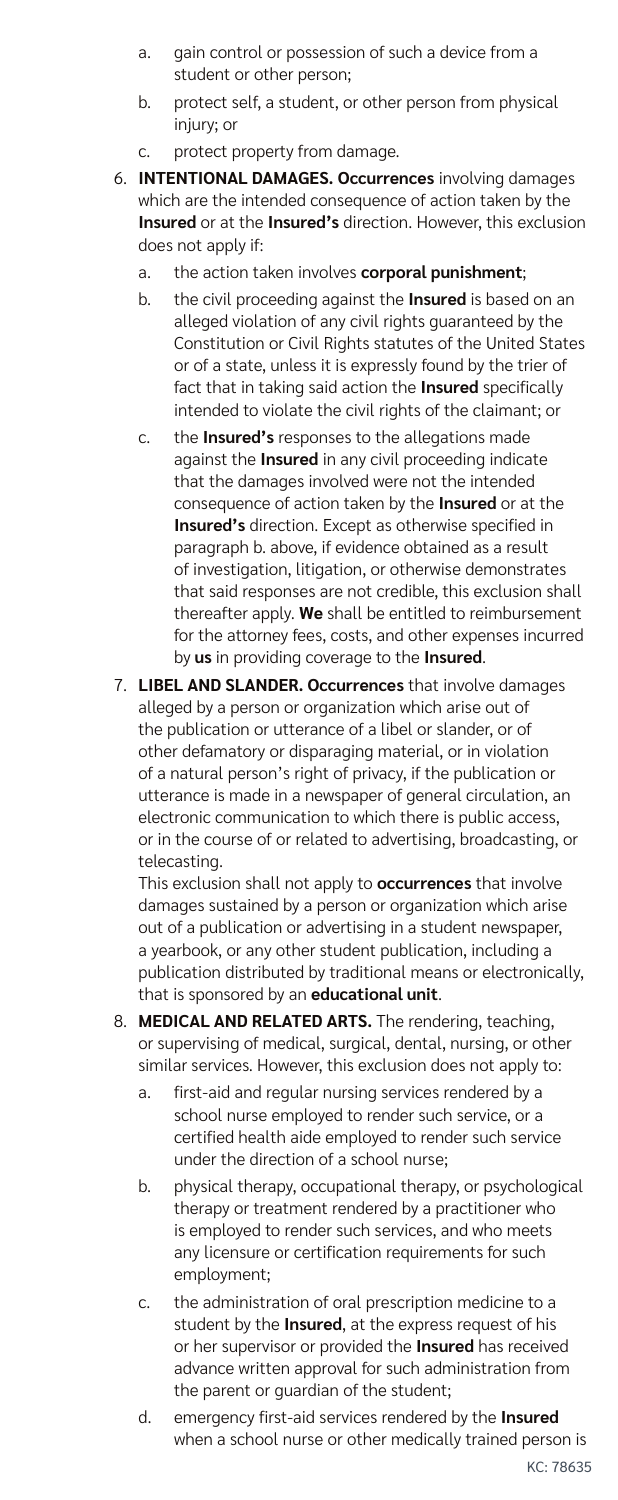not readily available; and

- e. health care services rendered by the **Insured** to students who are designated disabled under the Individuals with Disabilities in Education Act when the rendering of such services is expressly required by the **Insured's** employer, provided the **Insured** has received advance written approval for rendering such services from the parent or guardian of the student.
- 9. **POLICE OR FIREFIGHTER ACTIVITIES.** The **Insured's** activities while the **Insured** is acting in a law enforcement or firefighting capacity. However, this exclusion does not apply if the **Insured** is employed as a security guard or performs **educational employment activities** under the express or implied direction of an **educational unit**.
- 10. **POLLUTION.** The discharge, release, or escape of smoke, vapors, soot, fumes, acids, alkalis, toxic chemicals, liquids, or gases, waste matter, or other irritants, contaminants, or pollutants into or upon land, the air, or any watercourse or body of water. However, this exclusion does not apply if such discharge, release, or escape is **sudden and accidental**.

### 11. **PRODUCTS.**

- a. The sale or the distribution for commercial purposes of any product, including food or drink, made by the **Insured** or under the **Insured's** direction. However, this exclusion does not apply: (i) if the student who makes such product uses, sells, or distributes it at his or her own initiative and not under the **Insured's** direction; or (ii) to the sale or distribution of food or drink made by the **Insured** or under the **Insured's** direction if the **Insured** is employed as a home economics teacher or cafeteria worker; or
- b. the **Insured's** performance of an agricultural or other commercial type service. However, this exclusion does not apply to the rendering, teaching, or supervising of such service to students.
- 12. **PROFESSIONAL SERVICES.** The rendering or supervising of: (a) legal services; (b) accounting services; or (c) architectural services.
- 13. **VEHICLE USAGE.** The ownership, operation, use, loading, or unloading of: (a) **vehicles** of any kind; (b) watercraft; or (c) aircraft. However, this exclusion does not apply to:
	- a. a driver training instructor while riding as a passenger in the course of **educational employment activities**;
	- b. a vocational educational instructor in the course of regular **educational employment activities** carried on in a shop provided by the **educational unit**; or
	- c. an **Insured** who is supervising students entering or exiting a school bus.

The coverage provided herein shall not apply to that portion of an **occurrence** for which the **Insured** has valid and collectible insurance of any kind.

### B. **EXCLUSIONS — COVERAGES A, B, C, AND D:**

1. **ASBESTOS.** This policy does not apply to any loss, cost, damage expense, **claim**, suit, **criminal proceeding**, or injury, including but not limited to **losses**, costs or expenses related to, arising from or associated with the manufacture of, mining of, use of, sale of, installation of, removal of, distribution of, or exposure to asbestos products, asbestos fibers, or asbestos dust, or to any obligation of the **Insured** to indemnify any party because of a **loss** arising from **Education Employment Activities**.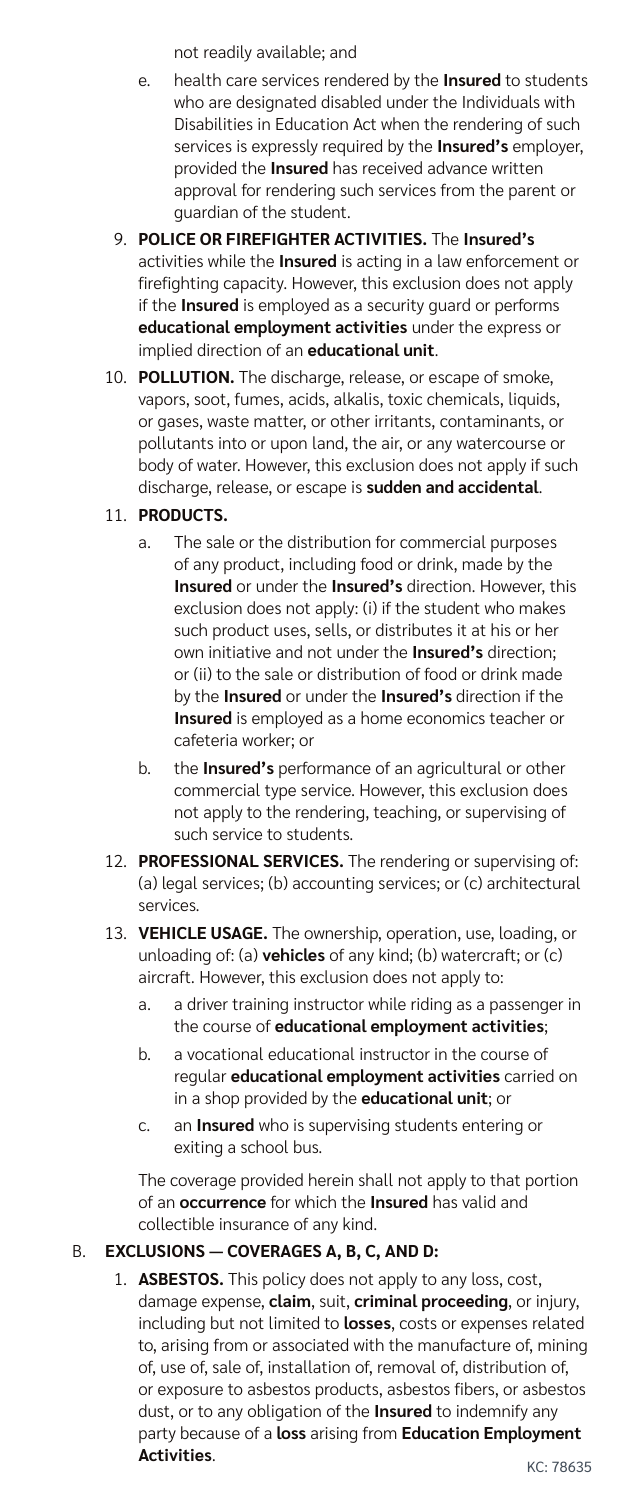- 2. **BOARDS OF TRUSTEES OF EDUCATIONAL UNITS.** This policy does not apply to an **Insured** while acting in the capacity, whether paid or unpaid, of a board member; a trustee; a director; a governor; or in any similar capacity, in the governing body of an **educational unit**.
- 3. **DECLARATORY JUDGMENTS**. This policy does not apply to an action seeking solely declaratory, injunctive, or similar non-monetary relief.
- 4. **EMPLOYEES**. This policy does not apply to **claim**s made or **criminal proceeding**s brought against an **Insured** by or on behalf of another **employee** or former **employee** of an **educational unit**. However, this exclusion does not apply to:
	- a. any **claim** made or **criminal proceeding** brought against an **Insured** by or on behalf of another **employee** or **former employee** of an **educational unit** if the **claim** or **criminal proceeding** arises out of an **occurrence** in the course of the **Insured's educational employment activities** as a participant in the peer review system of an **educational unit**. However, this exclusion shall apply to an assault upon the **Insured** by another **employee** or **former employee** of an **educational unit** if the assault arose out of an **occurrence** in the course of the **Insured's** aforementioned peer review activity;
	- b. any **claim** made or **criminal proceeding** brought against the **Insured** by or on behalf of another **employee** or **former employee** of an **educational unit** if the **claim** or **criminal proceeding** arises out of an **occurrence** in the course of the **Insured's educational employment activities** as a member of a board or commission, established by the **Insured's** state's government, which has as its purpose the licensure or certification of educators, or the setting of standards for the licensure or certification of educators;
	- c. any **claim** made or **criminal proceeding** brought against the **Insured** by or on behalf of a minor or incompetent child of an employee or former employee of an **educational unit**, if the **claim** or criminal proceeding arises out of an **occurrence** in the course of the **Insured's educational employment activities**; or
	- d. any **claim** made or **criminal proceeding** brought against an **Insured** by or on behalf of an **employee** or former **employee** of an **educational unit**, when the incident which precipitated the **claim** or **criminal proceeding** did not arise from such **employee's** or former **employee's** status as such, and has no relationship to the terms and conditions of employment of said **employee** or former **employee**.
- 5. **EMPLOYERS**. This policy does not apply to **claims** made or **criminal proceeding**s brought against an **Insured** by or on behalf of an employer to resolve employment contract, labor relations, or other employment disputes.
- 6. **WAR**. This policy does not apply to **occurrences** that involve damages due to war, whether or not declared, civil war, insurrection, rebellion, or revolution, or to an act or condition incident to any of the foregoing.
- 7. **WORKERS' COMPENSATION**. This policy does not apply to any obligation for which the **Insured** may be held liable under any Workers' Compensation, Unemployment Compensation, Disability Benefits, or similar laws.
- an **Insured** under any policy issued by the Nuclear Energy<br>KC: 78635 8. **NUCLEAR**. This policy does not apply to bodily injury or property damage with respect to which the **Insured** is also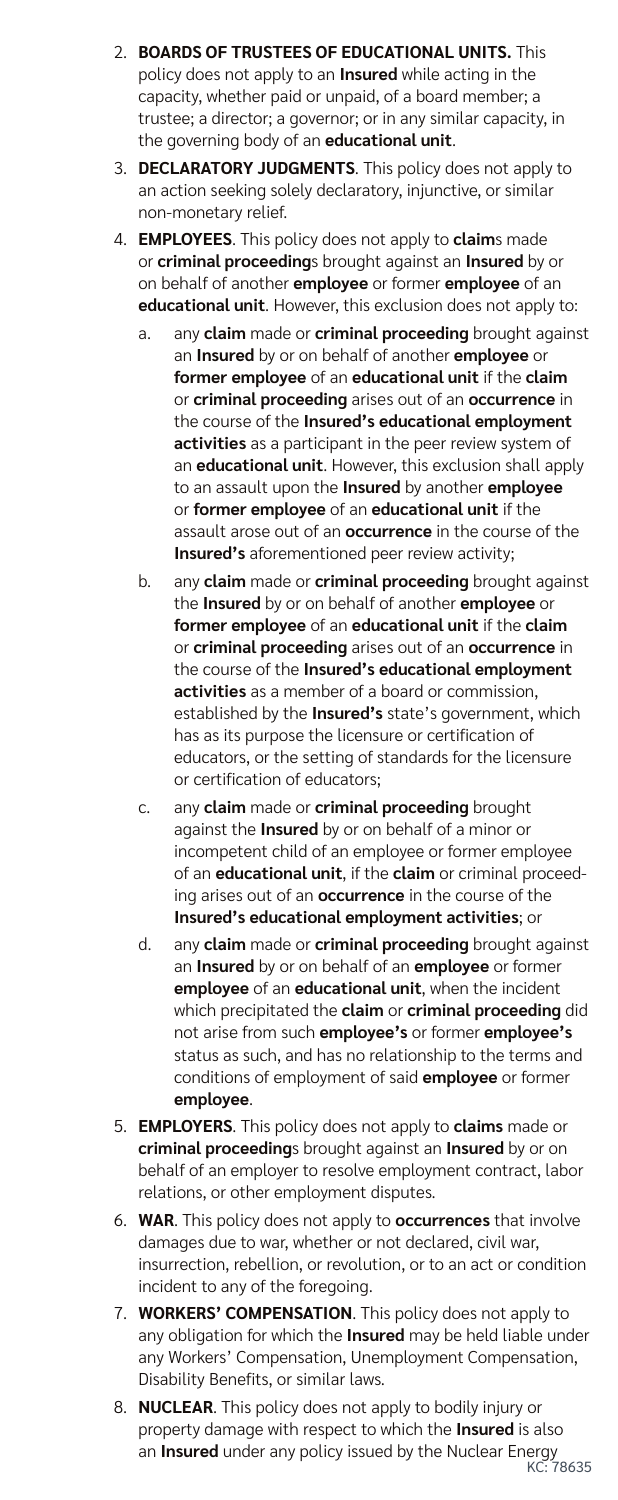Liability Insurance Association; the Mutual Atomic Energy Liability Underwriters; or the Nuclear Insurance Association of Canada, or would be an **Insured** under any such policy but for its termination upon exhaustion of its limit of liability.

This policy does not apply to bodily injury or property damage that results from the hazardous properties of nuclear material and with respect to which: (a) any person or organization is required to maintain financial protection pursuant to the Atomic Energy Act of 1954, or any law that amends this Act; or (b) the **Insured** is, or had this policy not been issued, would be entitled to indemnity from the United States of America, or any of its agencies, under any agreement entered into by the United States of America, or any of its agencies, with any person or organization.

This policy does not apply to bodily injury or property damage that results from the hazardous properties of nuclear material, if the nuclear material: (a) is at any nuclear facility owned by the **Insured**, or operated by or on the **Insured's** behalf; or (b) has been discharged or dispersed from such nuclear facility.

This policy does not apply to bodily injury or property damage which results from the hazardous properties of nuclear material if the nuclear material is contained in spent fuel or waste at any time owned, handled, used, processed, stored, transported, or disposed of by the **Insured** or on the **Insured's** behalf.

This policy does not apply to bodily injury or property damage which results from the hazardous properties of nuclear material if the bodily injury or property damage arises out of the **Insured's** services, materials, parts, or equipment, in connection with the planning, construction, maintenance, operation, or use of any nuclear facility. However, if such facility is located within the United States of America, its territories or possessions, or Canada, this paragraph applies only to property damage to such nuclear facility and any property thereat.

The defined terms used in this exclusion are:

**Hazardous Properties.** Includes radioactive, toxic, or explosive properties.

**Nuclear Material.** Includes source material, special nuclear material, or byproduct material.

**Source Material, Special Nuclear Material, and Byproduct Material.** These terms have the meanings given them in the Atomic Energy Act of 1954 or in any law which amends this Act.

**Spent Fuel.** Any fuel element or fuel component, solid or liquid, which has been used or exposed to radiation in a nuclear reactor.

**Waste.** Any waste material: (a) containing byproduct material; and (b) resulting from the operation by any person or organization of any nuclear facility included within (a) or (b) of the definition of nuclear facility.

**Nuclear Facility.** Nuclear facility means: (a) any nuclear reactor; (b) any equipment or device designed or used for: (i) separating the isotopes of uranium or plutonium; (ii) processing or utilizing spent fuel; or (iii) handling, processing or packaging waste; (c) any equipment or device used for the processing, fabricating, or alloying of special nuclear material if at any time the total amount of such material in the custody of the **Insured**(s) at the premises where such equipment or device is located consists of or contains more than 25 grams of plutonium or uranium 233 or any combination thereof, or more than 250 grams of uranium 235; or (d) any structure, basin, excavation, premises, or place prepared or used for the storage or disposal of waste,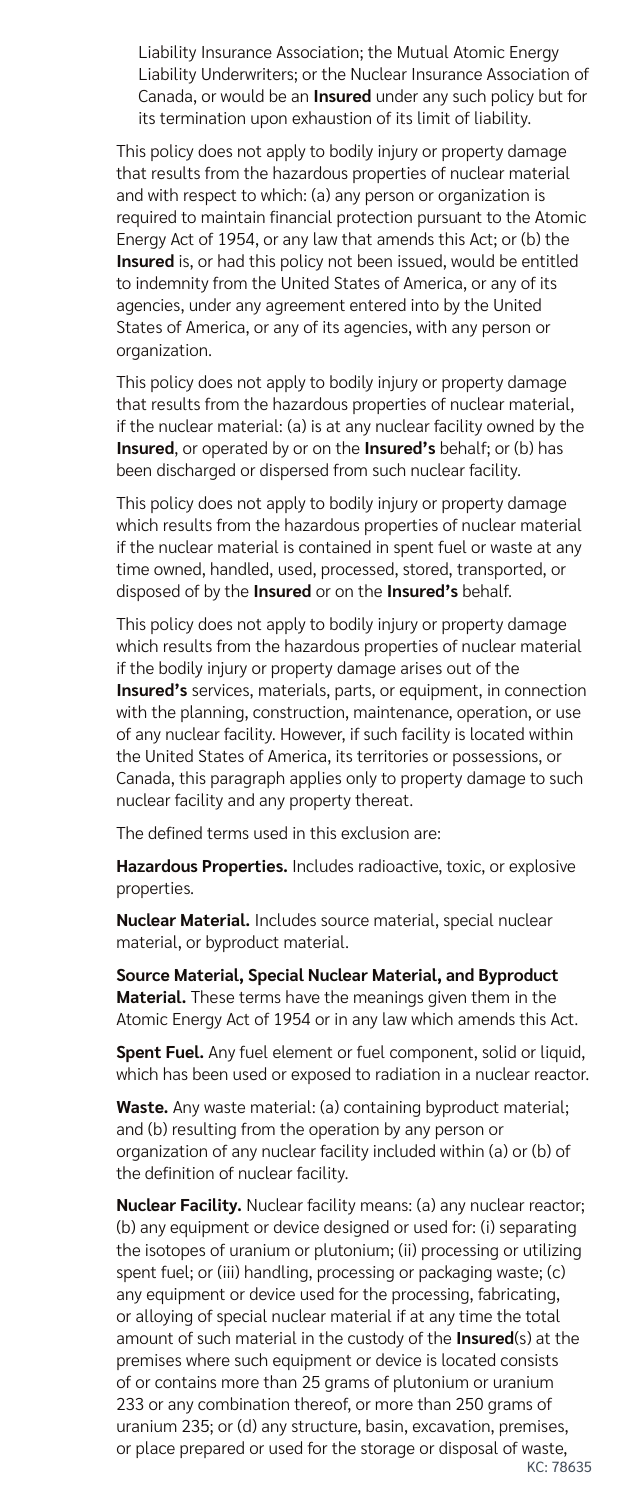and includes the site on which any of the foregoing is located, all operations conducted on such site, and all premises used for such operations.

**Nuclear Reactor.** Any apparatus designed or used to sustain nuclear fission in a self-supporting chain reaction or to contain a critical mass of fissionable material.

**Property Damage.** Includes all forms of radioactive contamination of property.

### VIII. **CONDITIONS**

### A. **ACTION AGAINST US.**

No action shall lie against us, unless as a condition precedent thereto, the **Insured** shall have fully complied with all terms of this policy. In the event of the **Insured's** bankruptcy, insolvency, or death, **we** shall not be relieved of payment under this policy but shall be required to make such settlement as would have been payable but for such bankruptcy, insolvency, or death.

#### B. **ARBITRATION.**

If a **claim** is made under this policy and **we** disagree as to the **Insured's** entitlement to coverage or as to the amount of benefits that are payable, **we** shall provide the **Insured** with a written statement of position. This statement shall set forth the basis for **our** disagreement and advise the **Insured** of the **Insured's** right to have said disagreement resolved through arbitration. The **Insured** may invoke the arbitration process by filing with **us** a written demand for arbitration, postmarked no later than thirty days after the date on which the **Insured** received **our** statement of position. Failure to file a timely demand for arbitration shall constitute a waiver of the **Insured's** right to challenge **our** position with regard to the **Insured's** eligibility for or amount of the **Insured's** coverage under this policy. Any arbitration held under this condition shall be conducted pursuant to the Commercial Arbitration Rules of the American Arbitration Association. The arbitration shall be held at a location near the **Insured's** residence. In any such arbitration, NEA shall have the right to present evidence, make arguments, and otherwise participate as if it were a party to the arbitration. The decision of the arbitrator shall be final and binding upon all parties.

### C. **ASSIGNMENT.**

The **Insured's** rights to coverage under this policy are personal. The **Insured** may not assign or otherwise transfer said rights to any other person or organization.

### D. **ASSISTANCE AND COOPERATION.**

The **Insured** shall cooperate with **us** and upon **our** request shall attend hearings and trials and shall assist in effecting settlements and obtaining the attendance of witnesses. The **Insured** shall not, except at the **Insured's** own cost, voluntarily make any payments, assume any obligation, or incur any expense other than for such immediate medical and surgical relief to others as shall be imperative at the time of the **occurrence**.

#### E. **CANCELLATION OR NON-RENEWAL.**

This policy may be canceled by the **Insured** for any reason by mailing written notice to **us** stating when thereafter such cancellation shall be effective. This policy may be canceled by **us**  only for non-payment of premium.

When **we** cancel this policy, **we** shall do so by mailing to the unit named in the declarations page and to the NEA at 1201 16th Street, Northwest, Washington, DC 20036, written notice stating when, no less than forty-five days thereafter, such cancellation shall be effective. When either the **Insured** or **us** cancels this policy, premium adjustment shall be computed on a pro rata basis and made at the time cancellation is effected, or, if not at that time, as soon thereafter as practical after cancellation becomes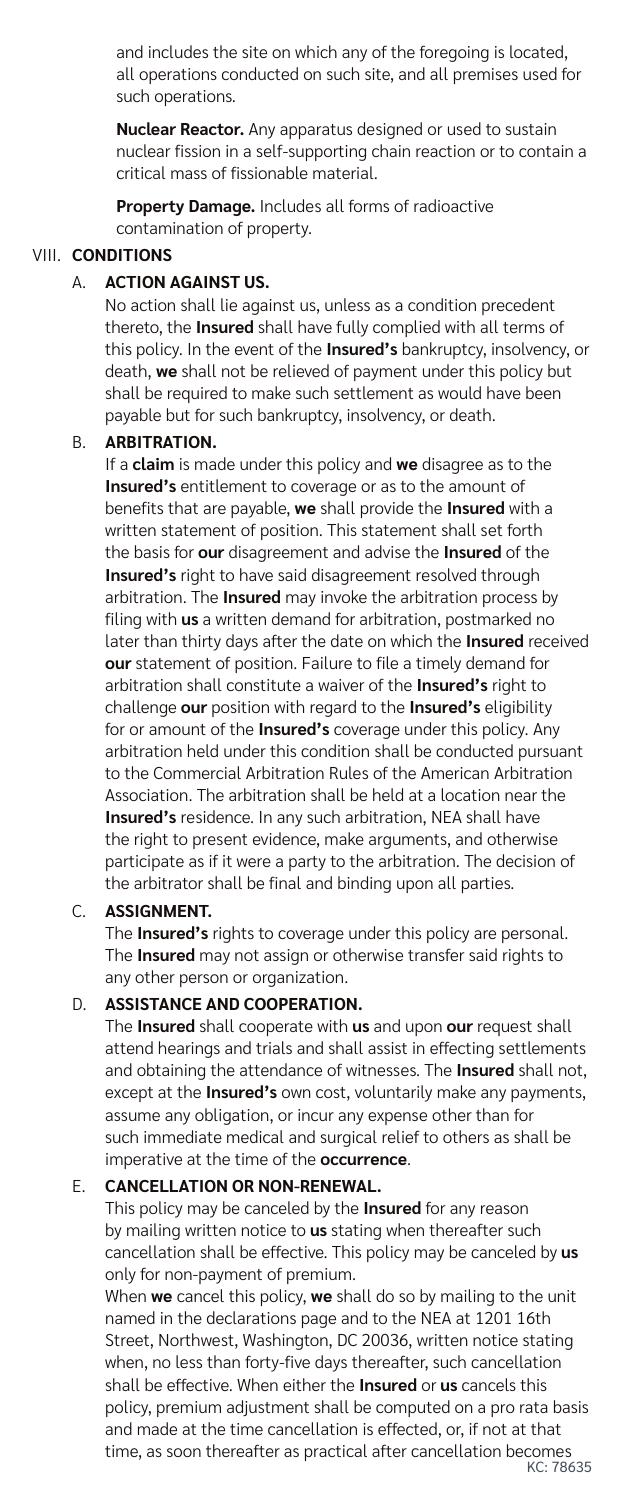#### effective.

This policy is written for the policy period stated in the declarations page. It will terminate on the expiration date and does not automatically renew.

#### F. **CHANGES.**

Notice to any agent or knowledge possessed by any agent or by any other person shall not: (1) effect a waiver or a change in any part of this policy; or (2) stop **us** from asserting any right under the terms of this policy. The terms of this policy shall not be waived or changed, except by endorsement issued to form a part of this policy. Such an endorsement must be signed by an authorized representative of NEA, and countersigned by an authorized representative of ours.

#### G. **NOTICE OF CLAIM.**

If **claim** is made against the **Insured**, the **Insured** shall immediately forward to **us** every demand, notice, summons, or other process received by the **Insured's** representatives.

#### H. **NOTICE OF OCCURRENCE.**

When an **occurrence** takes place which the **Insured** reasonably believes might result in a **claim** covered by the policy, written notice shall be given by or on the **Insured's** behalf to **us** or any of **our** authorized agents as soon as practicable. Such notice shall contain particulars sufficient to identify the **Insured** and also reasonably obtainable information respecting the time, place, and circumstances of the **occurrence**, as well as the names and addresses of the injured and of available witnesses.

#### I. **OTHER INSURANCE.**

This is a manuscript policy and is personal to the individual **Insured** named herein. It was written and priced to reflect the intent of all parties that this policy is in excess of any and all other insurance policies, insurance programs, self-insurance programs, and defense and indemnification arrangements whether primary, excess, umbrella, or contingent and whether collectible or not, to which the **Insured** is entitled or should have been entitled, by contract or operation of law, to coverage, or to payment including, but not limited to, payment of defense and/ or indemnification. Further, it is the intent of the parties that the coverage afforded in this policy does not apply if the **Insured** has other valid and collectible insurance of any kind whatsoever whether primary or excess, or if the **Insured** is entitled to defense or indemnification from any other source whatsoever, including by way of example only, such sources as state statutory entitlements or provisions, except any excess beyond the amount that would have been payable under such other policy or policies or insurance program or defense or indemnification arrangement had this policy not been in effect. Other valid and collectible insurance includes, but is not limited to, policies or insurance programs of self-insurance purchased or established by or on behalf of an **educational unit** to insure against liability arising from activities of the **educational unit** or its **employees**, regardless of whether or not the policy or program provides primary, excess, umbrella, or contingent coverage. The **Insured** shall cooperate with the Company to determine the existence, availability, and coverage of any such other insurance policy, insurance program, or defense or indemnification arrangement.

This policy is specifically excess over coverage provided by school district or school board errors and omissions or general liability policies purchased by the **Insured's** employer or former employer and it is specifically excess over coverage provided by any School Leaders Errors and Omissions Policy purchased by the **Insured's** employer or former employer and it is specifically excess over coverage provided by any policy of insurance which purports to be excess to or recites that it is excess to a policy issued to the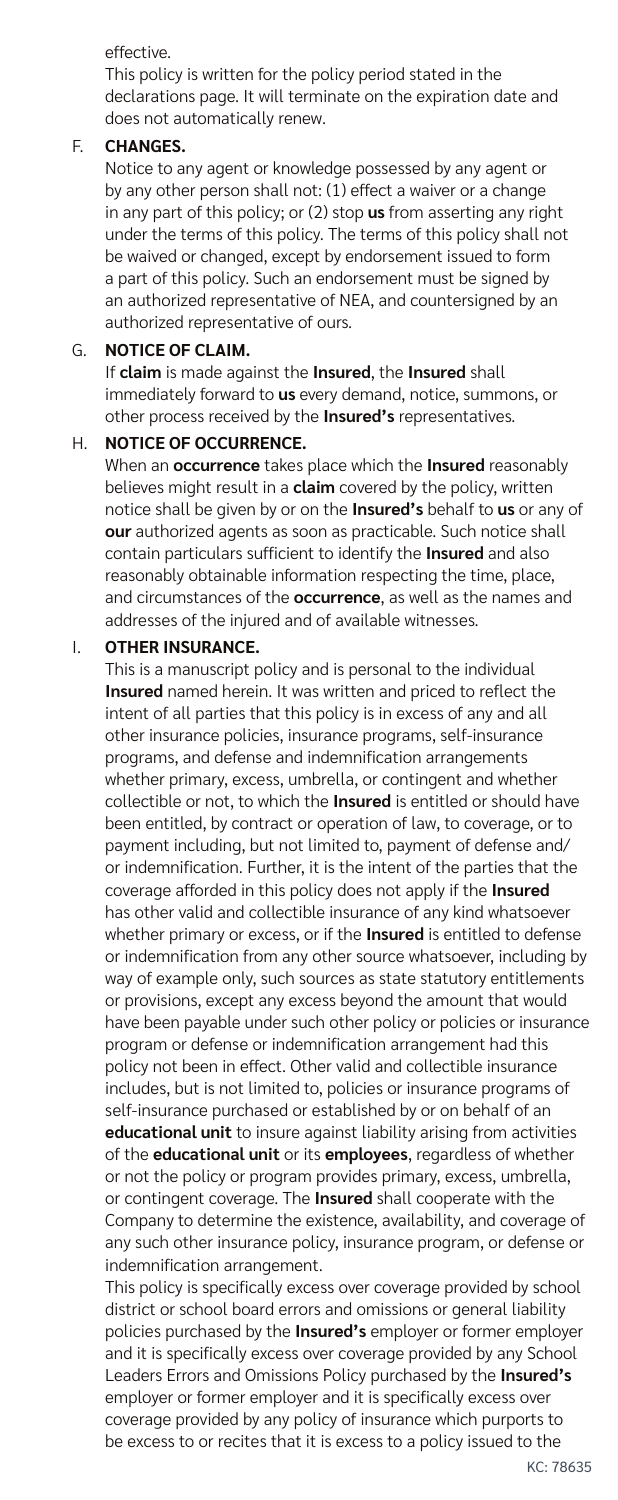**Insured** for the benefit of members of the National Education Association.

If it is determined that **we** must contribute to the coverages provided in Section III of this policy with any other valid and collectible excess insurance, **our** contributing limit of liability shall be determined and paid as follows:

- 1. computed on a pro rata basis if **our** limit of liability is less than any other valid and collectible excess insurance limit of liability, with **our** limit of liability computed by dividing **our**  limit of liability by the sum of **our** limit of liability plus any other insurer's limit of liability, then multiplying the result by the amount that the **Insured** would have been entitled to receive under Section III of this policy if there were no other valid and collectible insurance; and/or
- 2. computed on a limit of liability basis if **our** limit of liability is greater than any other valid and collectible excess insurance limit of liability, with **our** limit of liability computed by dividing **our** amount of liability as if there were no other valid and collectible insurance, divided by the sum of **our**  limit of liability as if there were no other valid and collectible insurance plus all other valid and collectible insurance limits of liability as if there were no other valid and collectible insurance for their liability, then multiplying the result by the amount that the **Insured** would have been entitled to receive under Section III of this policy if there were no other valid and collectible insurance.

#### J. **SEVERABILITY.**

In the event any part of this policy shall be declared or adjudged invalid or unconstitutional, such adjudication shall in no manner affect any other parts of this policy. All other parts shall remain in full force and effect, as if the part so declared or adjudged to be invalid or unconstitutional were not originally a part hereof.

#### K. **SUBROGATION.**

In the event of any payment under this policy, **we** shall be subrogated to all the **Insured's** rights of recovery therefore against any person or organization and the **Insured** shall execute and deliver instruments and papers and do whatever else is necessary to secure such rights. The **Insured** shall do nothing after **loss** to prejudice such rights.

### L. **TERMS OF POLICY CONFORMED TO STATUTE.**

Terms of this policy which are in conflict with the statutes of the state wherein this policy is issued are hereby amended to conform to such statutes.

#### **ENDORSEMENT: FUNGUS/MOLD EXCLUSION WITH LIMITED EXCEPTION FOR DEFENSE EXPENSES**

Paragraph 9. is added to Section VII, **B. EXCLUSIONS — COVERAGES A, B, C, AND D.**

As follows:

- 1. **FUNGUS/MOLD.** This policy does not apply to any loss, cost, damage, expense, **defense expense**, **claim**, suit, **criminal proceeding** or injury, including, but not limited to, losses, costs or expenses related to, arising from, or associated with clean-up, remediation, containment, removal or abatement, caused directly or indirectly, in whole or in part, by:
	- a. Any **fungus(i), mold(s),** mildew or yeast, or
	- b. Any **spore(s)** or toxins created or produced by or emanating from such **fungus(i), mold(s),** mildew or yeast, or
	- c. Any substance, vapor, gas, or other emission or organic or inorganic body or substance produced by or arising